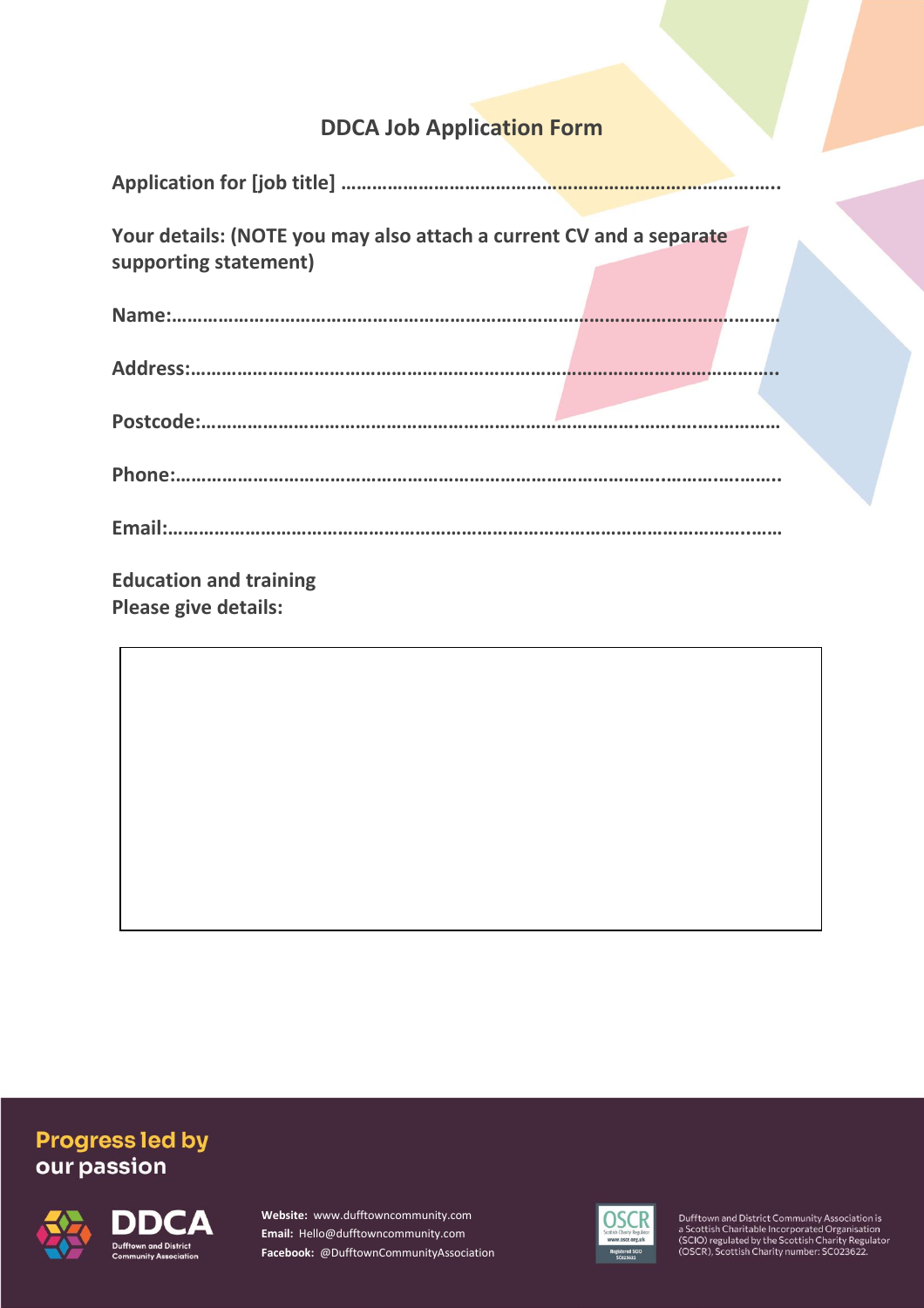**Qualifications Please give details:**

| <b>Employment history</b><br>Your current or most recent employer |
|-------------------------------------------------------------------|
|                                                                   |
|                                                                   |
|                                                                   |
|                                                                   |
|                                                                   |
|                                                                   |

# **Progress led by<br>our passion**



**Website:** www.dufftowncommunity.com **Email:** Hello@dufftowncommunity.com **Facebook:** @DufftownCommunityAssociation

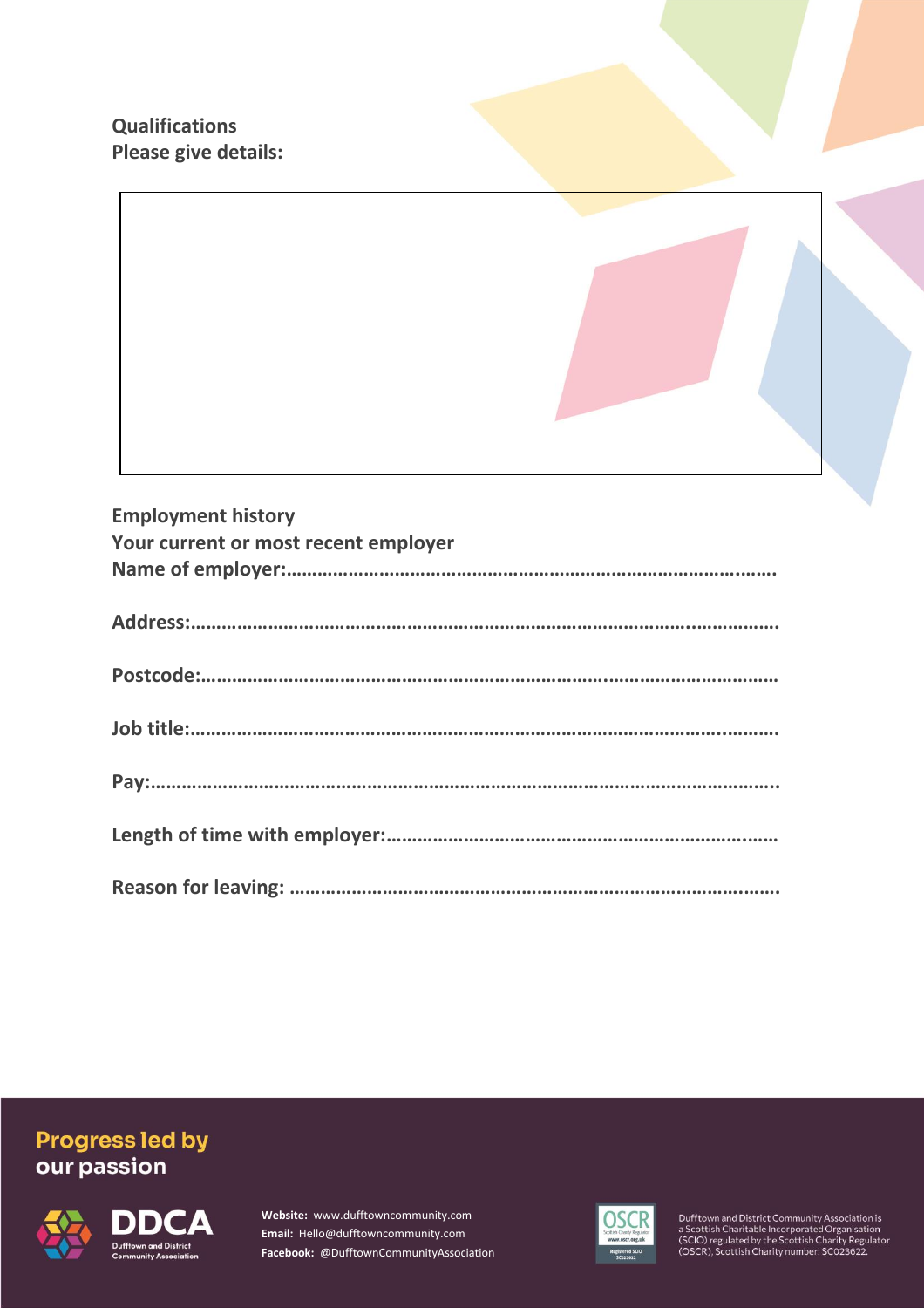**Duties:** 

**Previous employers**

**Please tell us about other jobs you have done and about the skills you used or learned in those jobs.**

# **Progress led by** our passion



**Website:** www.dufftowncommunity.com **Email:** Hello@dufftowncommunity.com **Facebook:** @DufftownCommunityAssociation

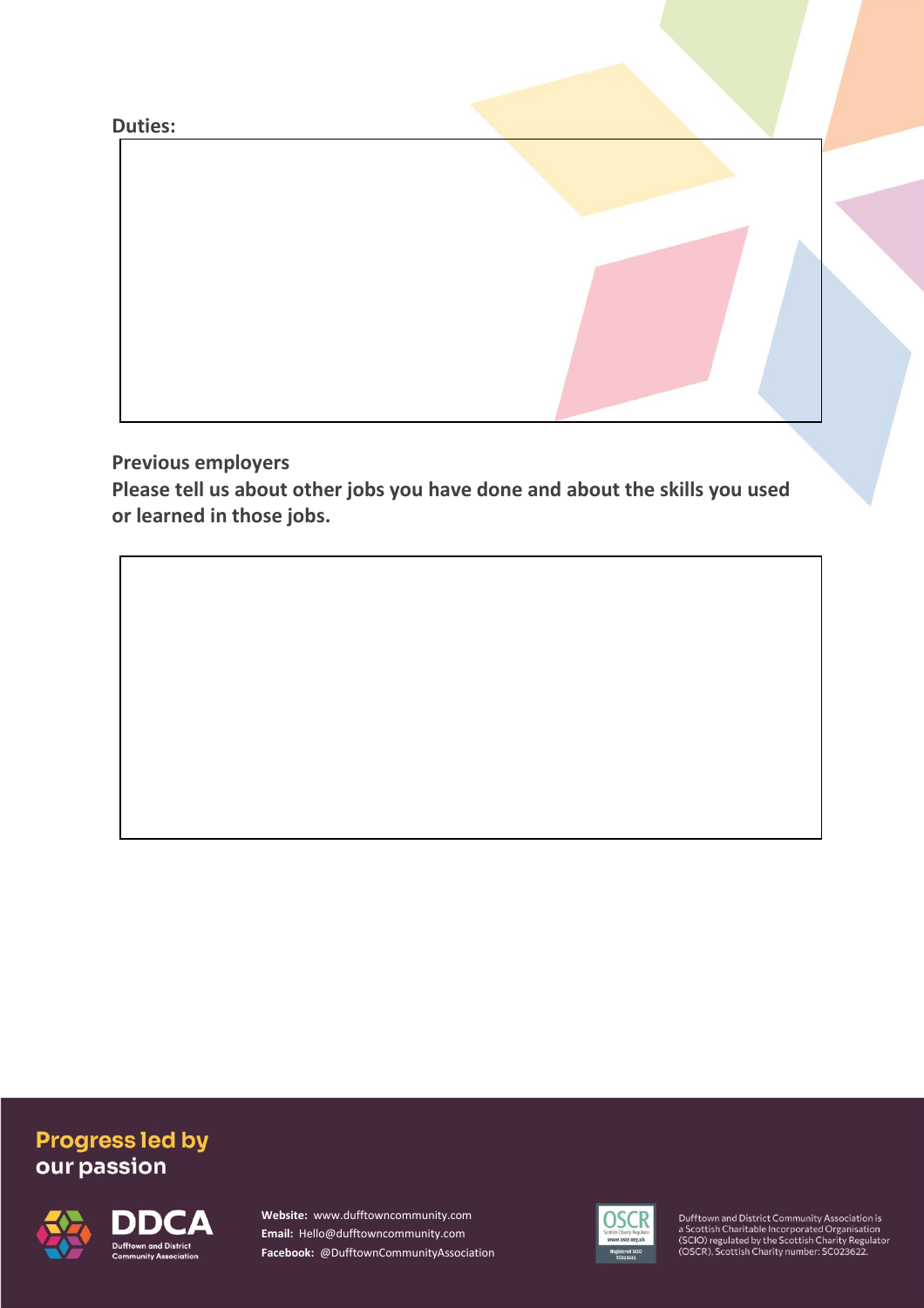**Supporting statement**

**Please tell us why you applied for this job and why you think you are the best person for the job.**



**Interview arrangements and availability**

**If you have a disability, please tell us if there are any reasonable adjustments we can make to help you in your application or with our recruitment process.**

#### **Progress led by** our passion



**Website:** www.dufftowncommunity.com **Email:** Hello@dufftowncommunity.com **Facebook:** @DufftownCommunityAssociation

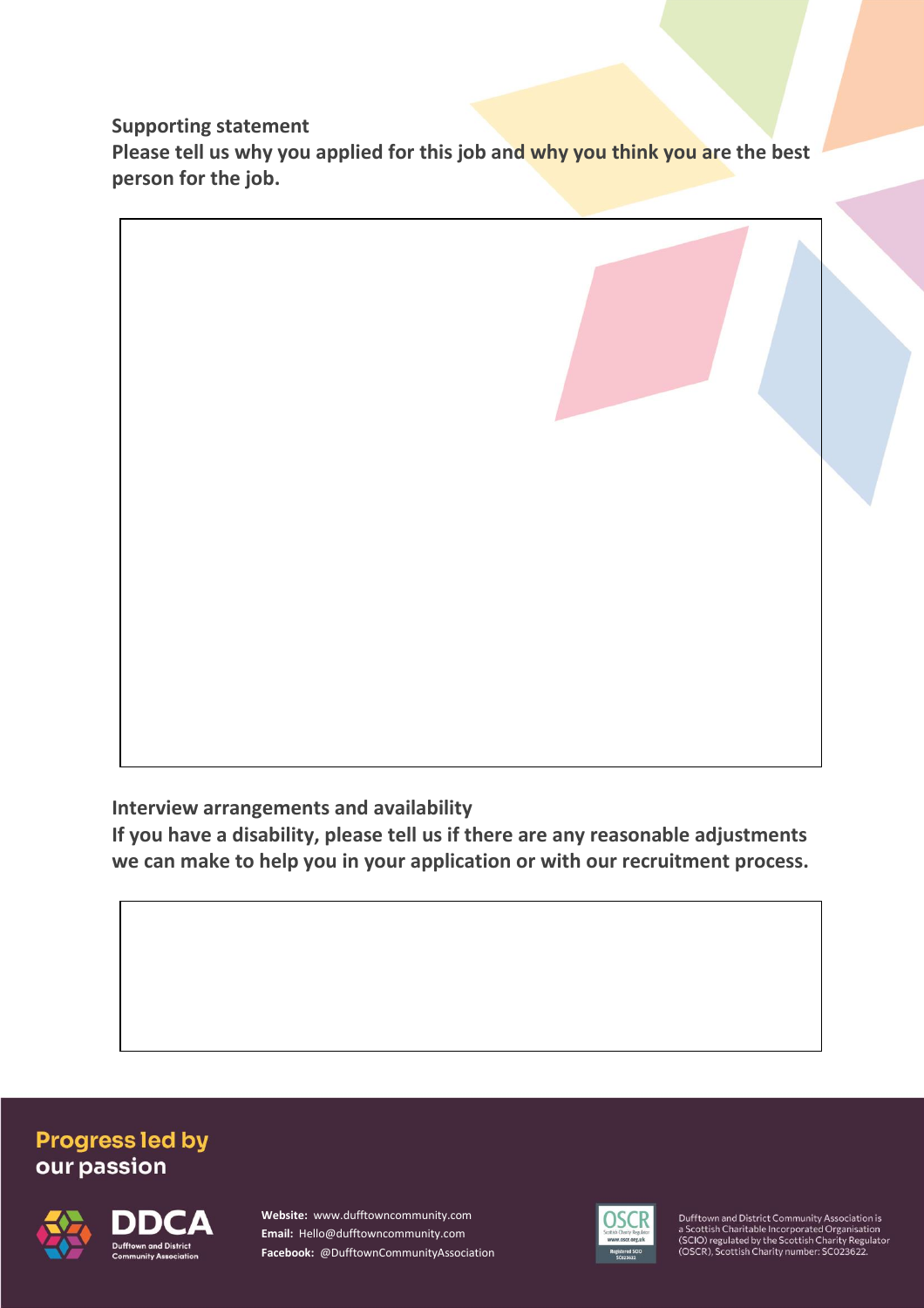**Are there any dates when you will not be available for interview?**

**When can you start working for us?**

**Right to work in the UK Do you need a work permit to work in the UK? Yes / No**

**References**

**Please give the names and contact details of 2 people who we can ask to give you a reference. We may ask them before an employment offer is made. We will not ask your current employer until we get your permission.** 

**Referee 1**

**Referee 2**

## **Progress led by** our passion



**Website:** www.dufftowncommunity.com **Email:** Hello@dufftowncommunity.com **Facebook:** @DufftownCommunityAssociation